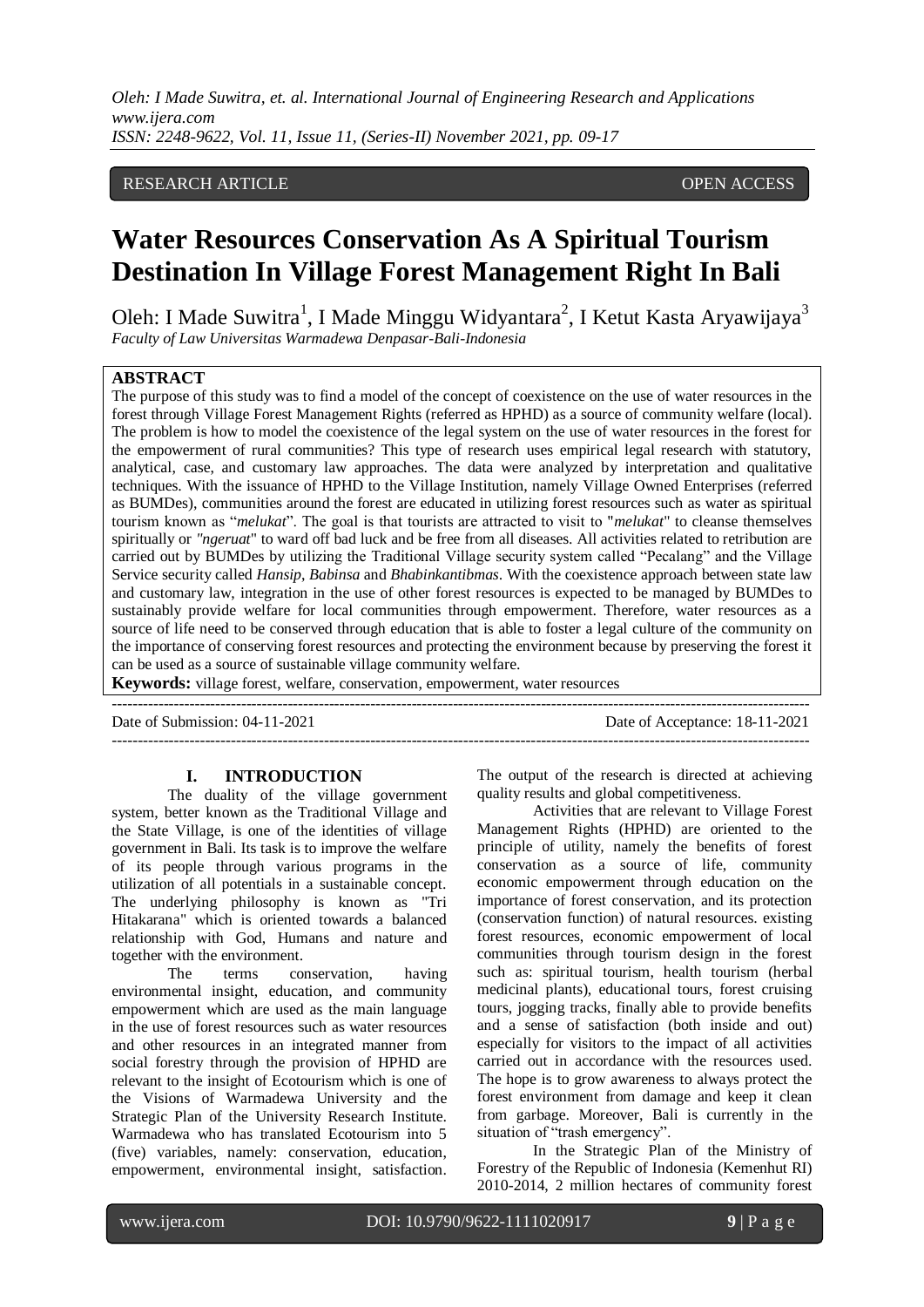and 500,000 hectares of village forest are planned. Of the reserved areas, about 50% are in the verification process and only 131,209.34 (1.66%) have been granted permits by the Regent/Governor since the issuance of the Minister of Forestry Regulation on Community Forests (2007), Community Plantation Forests (2007) and Village Forest (2008). This policy is seen as one of the efforts to reduce the rate of deforestation in Indonesia which in 2007 placed it as the country with the highest deforestation rate in the world and the third emitter country after the USA and China (World Bank, 2007). Many parties view this policy as a state recognition of forest management by the people who have been neglected, but are able to preserve nature and provide community welfare. For the community, forests have not only ecological significance, but also social, cultural and economic significance.

Forest destruction in North and West Bali, such as in Buleleng, has recently become increasingly worrying. In addition to rampant theft of forest wood (illegal logging), it was found that there was a practice of buying and selling forest land by irresponsible persons. Meanwhile, supervision by forest police is not optimal due to the limited number of personnel and the lack of infrastructure in the field. <sup>2</sup>The results of the Working Visit of Commission II of the Buleleng DPRD at the West Bali Forest Management Unit (KPH) Office concluded that it was true that there had been timber theft, land buying and selling transactions as happened in Sepang Busungbiu Village. The reason is very cliché, namely very minimal personnel, very limited operational vehicles. Therefore, innovation is needed to create new patterns in its management and utilization.

According to Suwitra, et al, it is stated that the control of forest areas in several Traditional Villages /Customary Villages in Bali is based on customary rights, such as in the Culik Traditional Village, TengananPegringsingan Village, Karangasem. With the enactment of "Law No.5 of 1960 concerning Basic Agrarian Regulations (referred as UUPA)" has provided the possibility of the transfer of tenure rights according to customary law to control or ownership according to State law ("UUPA"). The implication is that customary lands in forest areas have changed status to individual or communal/group ownership rights, as happened in the CulikTraditional Village which has implications for prolonged conflict.<sup>3</sup>. Disputes caused by the sale and purchase of ulayat land can also be found in the Traditional Village of KemenuhGianyar due to the denial from the Prajuru of the Traditional Village of the results of the Paruman which has allowed the transfer of ulayat land into individual land. Then there is an effort from the traditional prajuru in utilizing the land even though the person concerned has willingly carried out the obligation in the form of "*ayahan*" (service) who attaches the said land to the traditional village. 4

The enactment of the Regulation of the Minister of Environment and Forestry of the Republic of Indonesia Number P.83/MENLH/SETJEN/KUM.1/10/2016 concerning Social Forestry gives a mandate to the Government and Regional Governments in optimizing the use of State Forests as Village Forests by providing legal access to local communities in the form of Village Forest management, Community Forest Business Permit, Community Plantation Forest, Forestry Partnership or recognition and protection of customary law communities for community welfare and forest resource conservation aimed at reducing poverty, unemployment and inequality in the management/utilization of forest areas, so that Social Forestry activities are needed in Village Huta scheme. Village Forest Management Rights (HPHD) in North Bali have been started in 2016, namely in 7 (seven) villages, namely: Galungan, Lemukih, Selat, Sudaji, Tejakula and Wanagiri.

Observing government policies and the reality of local communities around the forest, one of the research problems explored is regarding the coexistence model of the legal system for the use of integrated water resources with other forest resources as sustainable forests and empowerment of (local) village communities.

**.** 

**.** 

<sup>&</sup>lt;sup>1</sup>AgusBudhiPrasetyo, without year, "Serbaserbihutandesa", *Makalah*. bp2sdmk. dephut.go.id/emagazine/attachments/article/1/utan%2 0Desa.pdf, accessed on Maret 9<sup>th</sup>2018.

<sup>&</sup>lt;sup>2</sup>Bali Post, 2016, "Perambahanhutan di Bulelengmengkhawatirkan, Dewan desakPemprovintensifkanpengawasan" [,https://issuu.com/epaper-kmb/docs/,](https://issuu.com/epaper-kmb/docs/) Wednesday, May  $11^{th}$  2016, p. 7.

<sup>&</sup>lt;sup>3</sup>I Made Suwitra, I Made MingguWidyantara, I Nyoman Sujana, 2012, "DampakPendaftaranhak Atas Tanah Adat di Bali (StudiKasus di Desa Adat Culik Karangasem)", *Research Report*, Higher Education Grant of Ministry of National Education: 40.

<sup>4</sup> I Made Suwitra, 2010, "DampakKonversiDalam UUPA TerhadapSatus Tanah Adat di Bali", *Jurnal Hukum IusQuiaIustum*, ISSN: 0854-8498 Acredited Decree of Directorate General of Higher Education No.65A/DIKTI/KEP/2008, Vol. 17 (1), p. 103-118.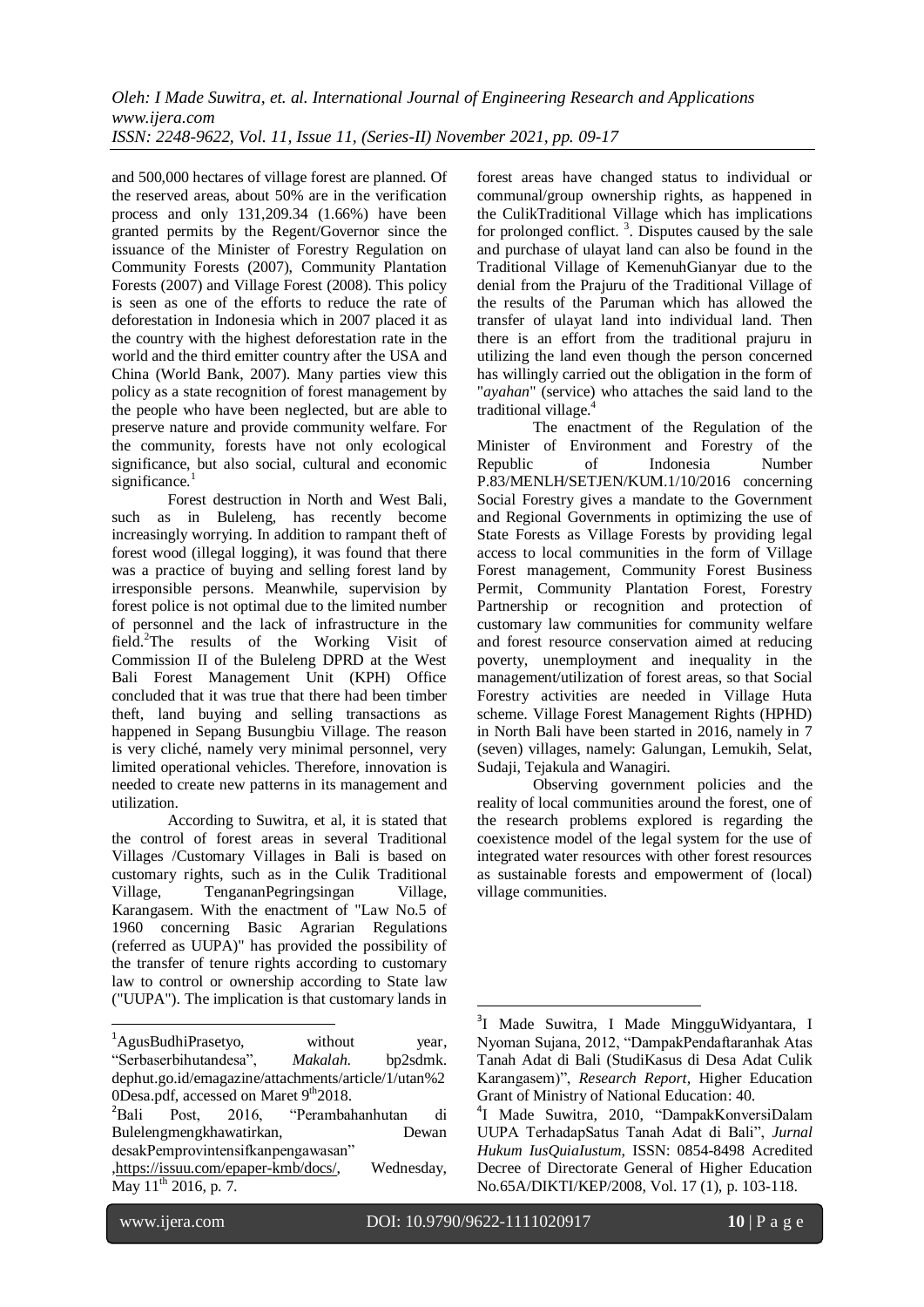## **II. RESEARCH METHODS**

The type of research applied in the form of empirical legal research, because it is observed that there is a gap between the expectations and requirements formulated in laws and regulations, namely those with an ecotourism perspective in achieving the greatest prosperity, especially by communities around the forest through legal access, with the reality that occurs, namely equitable distribution of utilization. forest resources, implementation of conservation and environmental care as a source of sustainable welfare. Likewise, in the field of regulation and utilization, it is more oriented to state law. Meanwhile, the approach uses statutory, analytical, case, and customary law approaches. <sup>5</sup>Primary data were collected by interview and observation techniques, while secondary data were collected by documentation and recording techniques using the file system. The analysis uses meaning interpretation techniques in each formulation of norms and statements that are integrated with qualitative techniques.

#### **III. THEORETICAL FRAMEWORK**

Sustainable development by the World Commission on Environmental and Development (WCED) and the Brundtland commission is mentioned as development that is oriented to meeting the needs of the present generation without compromising the ability of future generations to meet their own needs. Sustainable development does not only concentrate on environmental issues. More broadly than that, sustainable development covers three policy areas (three-dimensional) in an integrated manner, namely **economic development**, **social development** and **environmental protection**.<sup>6</sup>It is relevant to the ecotourism concept that has been stipulated in the Warmadewa University Research Strategic Plan 2021-2025, which consists of 5 (five) variables, namely: education, conservation, empowerment, environmental preservation, and satisfaction which have implications for environmental protection activities.

The implementation of Village Forests basically aims to improve the welfare of the community, especially the community around the forest in a sustainable manner on the one hand, while on the other hand it can ensure forest sustainability<br>and protection of environmental health. and protection of environmental health. Economically oriented Village Forest Management

6 Ilham Wandi, without year, "PengelolaanHutan Lestari(Sustainable)", The result of the twelfh meeting: PengelolaanHutan Lestari (Sustainable), https://slideplayer.info/slide/2587060/.

needs to also consider other aspects such as environmental balance, socio-cultural dynamics as a system. If this principle is not well understood, forest destruction can occur which adversely affects all aspects of human life and the environment.<sup>7</sup>

It was further explained that Village Forests are, in principle, State Forests managed by the community in a **rural administrative organization** which are utilized for the welfare of the village community itself. That is, the Village Forest intends to provide access to local communities through **village institutions** in utilizing forest resources in a sustainable manner with the aim of improving the welfare of local communities in a sustainable manner according to state law. The management is known as Community-Based Forest Management (referred as PHBM).

The development of PHBM is based on local conditions, traditions while still taking into account the applicable laws and regulations. This has led to the emergence of various variants of PHBM schemes such as Village Forests, Community Forests, Customary Forests and others. However, these various schemes have the same important characteristic, namely that PHBM must be based on legal and definite access for the community to forest resources. Forests are managed by the communities themselves and communities make decisions on how to manage their resources. Furthermore, the PHBM concept also supports communities to obtain rights to resources which are an important part of their lives. From this concept, it is clear that there are elements of empowerment and conservation of functions as well as preservation by co-existing society' law (Balinese Customary Law) as local legal wisdom with state law.

In order for the community to have legal access in forest management, the Minister of Environment and Forestry of the Republic of Indonesia Regulation Number P.83/MENLH/SETJEN/KUM.1/10/2016 has been issued which has been updated with the Regulation of the Minister of Environment and Forestry of the Republic of Indonesia Number 9 of 2021 on Social Forestry Management. In Article 1 point 1 it is stated that: Social Forestry is a **sustainable forest** management system implemented in state forest areas or private forest/customary forests carried out by **local communities** or **customary law communities** as the main actors to improve their welfare, environmental balance and socio-cultural dynamics in the form of Village Forest, Community Forest,

**.** 

-

<sup>5</sup>R. Soepomo. 1979. *Bab-Bab tentang Hukum Adat*. Third Printing. Pradnya Paramita. Jakarta. p. 32-33.

<sup>&</sup>lt;sup>7</sup>PietsauAmafnini, 2012, "HutanDesa": ApaTujuannya dan

BagaimanaPelaksanaannya…?,https://sancapapuana. wordpress.com.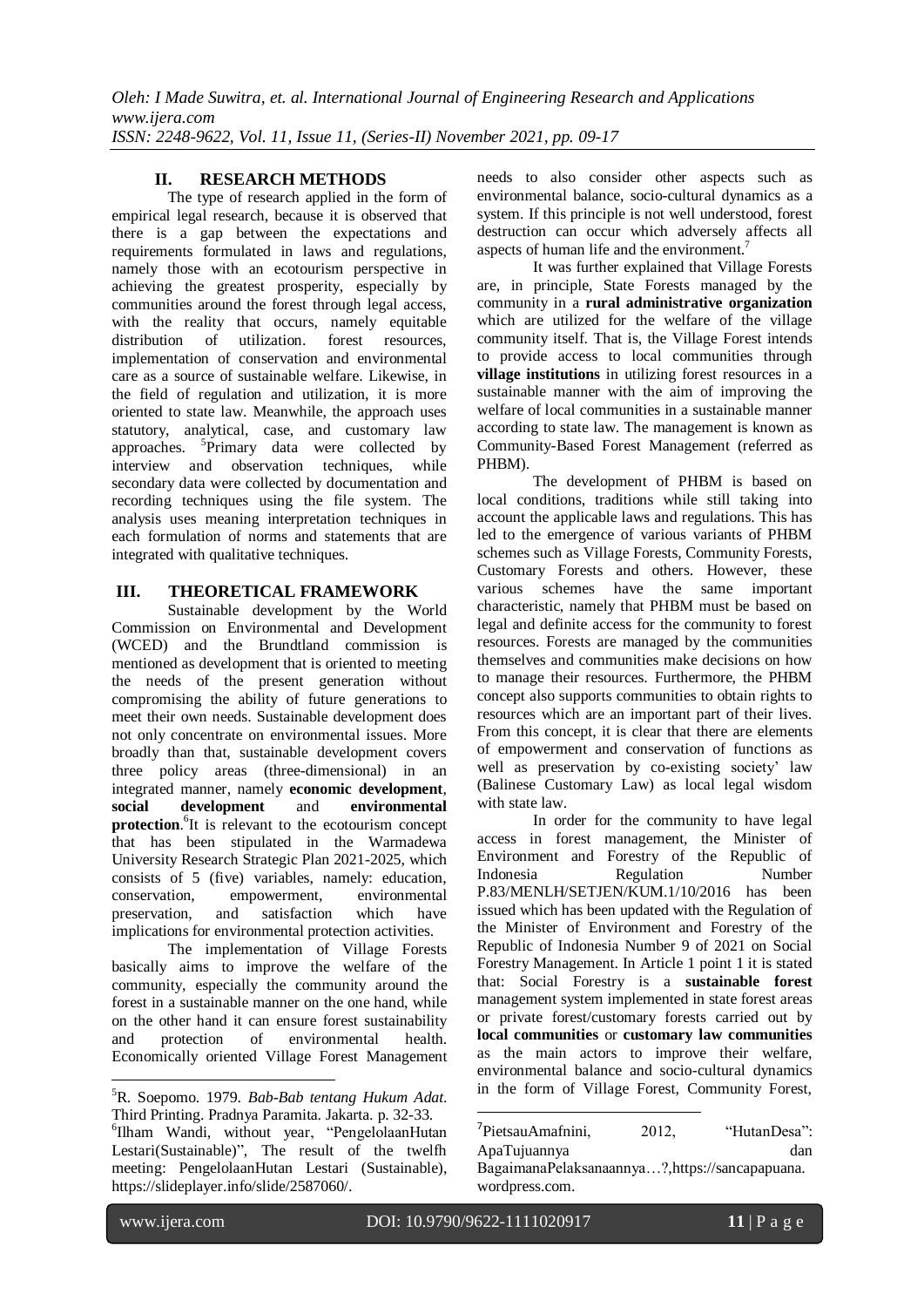Community Plantation Forest, Community Forest, Customary Forest and Forestry Partnership.

Moreover, Article 1 point 5 states that: Village Forest Management Rights, hereinafter abbreviated as HPHD, are management rights in protected forest areas or production forests granted to village institutions. So legal access in HPHD is addressed to Village Institutions established based on Village Regulations (Perdes). Therefore, the village referred to in the HPHD is an official village carried out by a village-owned enterprise (BUMDes).

Observing the objectives of legal access in HPHD, namely welfare on the one hand and sustainable forests on the other, it is very relevant to the theory of justice, certainty and usefulness as legal objectives by referring to various ideas such as van Apeldoorn, Aristotle, Bentham, Bellefroid, van Khan. In the perspective of utility, the concept of "coexistence" also becomes relevant considering the duality of village government in Bali. Where the concept of coexistence is developed through the operation of a legal system consisting of 3 (three) legal components, namely: (1) **Structure**, (2) **Culture**, and (3) **Substance** developed by Friedman and known as Legal System Theory. $^{\overline{8}}$ .

Gustav Radbruch builds the theory of legal certainty in the sense: **certainty because of the law**, and **certainty in or the self of the law**. Guaranteeing certainty because the law is the duty of the law. **certainty because the law** is intended, that the law guarantees certainty for one party to another. The legal duty guarantees legal certainty in relationships found in social interactions. While **certainty in the law** is achieved if the law is confirmed through the law, and **there are no conflicting provisions**<sup>9</sup>

For justice, Thomas Aquinas distinguishes justice in two groups, namely general justice (justitiageneralis) and special justice. General justice is according to the will of the law, which must be done in the public interest. Notohamidjojo calls it legal justice. While special justice is justice on the basis of equality or proportionality. This special justice is distinguished again in distributive justice (distributive justice), and commutative justice (justitia commutative), and vendificative justice (justitiavendicativa).

Bentham puts benefit as the main goal of the law. Usefulness is defined as happiness (happiness). So, whether a law is good or bad or not, depends on whether the law gives happiness to humans or not. This happiness should be felt by as many individuals as possible in the society (the nation) (the greatest happiness for the greatest number of people). $^{10}$ 

## **IV. DISCUSSION**

#### **4.1 Village Forest Management Rights**

In "Act Number 41 of 1999 (Act 41/1999) in conjunction with Act Number 1 of 2004 (Act 1/2004) concerning Amendments to Act Number 41 of 1999" the status of forest is divided into State Forest and Private Forest. While in State Forests it can be in the form of Customary Forests. It is relevant to the concept emphasized in the general provisions of this Act, that customary forest is state forest located within the territory of customary law communities. In forest control by the State, the rights of indigenous peoples are still taken into account, as long as in reality they still exist and their existence is recognized, and does not conflict with national interests (Article 4 Paragraph 3). This condition indicates the dominance of state law over customary law. The existence of this customary forest is highly dependent on the confirmation of the existence of customary law communities which will be further regulated through Regional Regulations (Article 67 Paragraph 2). For special purposes, forest management areas may be granted to customary law communities with the following rights, namely:

a.Collect forest products to meet the daily needs of the indigenous peoples concerned;

b. Carry out forest management activities based on applicable customary law and do not against with the law; and

c. Obtain empowerment in order to improve their welfare.

The 2015-2019 National Medium-Term Development Plan targets 12.7 million hectares of forest to be managed by the community through social forestry schemes, one of which is the Village Forest. Village Forest is a State forest managed by the community in a rural organization. And it is used for the welfare of the village community itself. According to Titian (2016), the village forest intends to provide access to the community through village institutions in utilizing forest resources in a sustainable manner. With the hope of improving the welfare of the local community in a sustainable manner.<sup>11</sup>

1

**.** 

<sup>8</sup> Friedman, Lawrence M. 1975. *The Legal System: A Social Science Perspective,*Rusell Sage Foundation. New York, p.1003.A2. <sup>9</sup>E. Utrecht, 1959, *Loc.Cit*.

<sup>&</sup>lt;sup>10</sup>DarjiDarmidiharjo dan Shidarta, 1996, Pokok-PokokFilsafat Hukum, Second Printing, Revision Edition, PT. Gramedia Pustaka Utama, Jakarta, p.  $116.$ <sup>11</sup>Titian

<sup>2016, &</sup>quot;Sosialisasibentukbentukperhutanansosial (HutanDesa) di wilayah KPHP model MerakaiKabupatenSintang", *Materisoisialisasi*, di Wilayah KPHP Model MerakaiKabupatenSintang, /844 View[/February](http://yayasantitian.org/2016/02/24/) 24.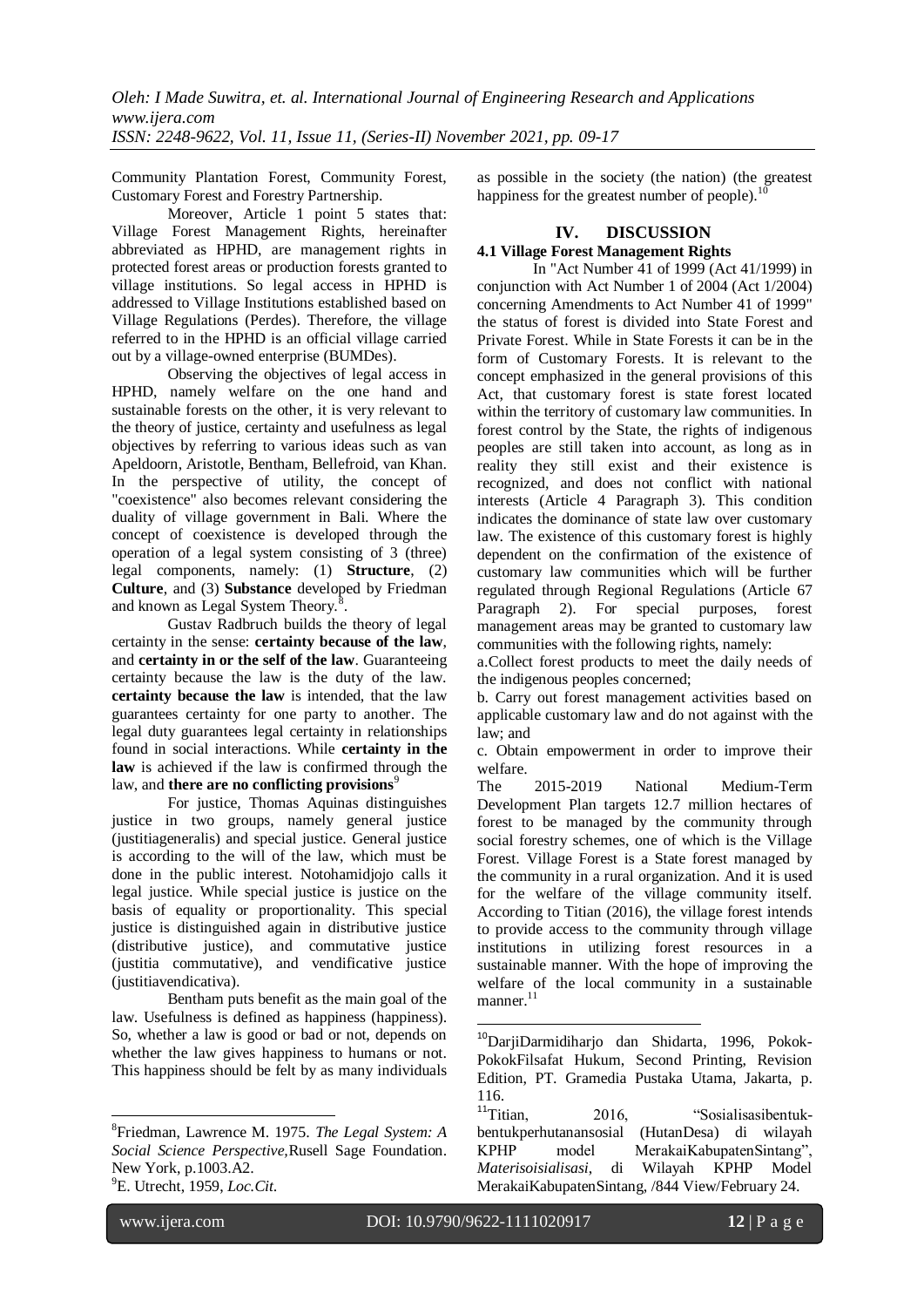It was further stated that based on the 2014 Indonesian Land Cover Recalculation data by the Directorate of Forestry Planning and Environmental Management (referred as KLHK 2015), it is known that the land area of the forest area on the island of Bali is 127.3 thousand hectares or about 22.5% of the province's land area. Bali. Of this area, only 86.3 thousand hectares or about 2/3 of them have land cover in the form of forest. In the context of spatial planning, it must be based on several principles, such as integration, sustainability, togetherness and partnership, harmony, harmony, balance, legal certainty. In the preparation of social forestry for the Java, Bali and Nusa Tenggara regions by the Office of the Social Forestry and Environmental Partnership (referred as BPSKL) since 2015 which is in charge of carrying out activities for preparing social forestry areas, business development and partnerships as well as mapping conflicts in the field of Social Forestry and Environmental Partnerships.

Observing the very different conditions in forest management according to state law in West Bali with forest management according to customary law in the Traditional Village in TengananPegringsingan Karangasem indicates that community forest management based on customary law is more effective than forest management according to state law in terms of its supervision aspect. . Therefore, it seems that social forestry-based forest management models such as village forests will be able to harmonize aspects of supervision in forest use through the concept of **coexistence** in the legal system.

Several villages in Beleleng Regency such as Galungan Village, Lemukih, Selat, Sudaji, Tejakula and Wanagiri Villages have been established in village forest management by empowering surrounding village communities to improve forest quality and the community's economy. Each village obtains a management right called HPHD based on "Bali Governor Decree No. 2017/03'L/HK/2015 in conjunction with the Decree of the Minister of Forestry of the Republic of Indonesia Number: SK.629/Menhut-II/2010 as follows:

| <b>No</b> | Village Name     | Sub-district | Width/Hectare |
|-----------|------------------|--------------|---------------|
|           | Selat Village    | Sukasada     | 552           |
|           | Wanagiri Village | Sukasada     | 250           |
|           | Sudaji Village   | Sawan        | 90            |
|           | Lemukih Village  | Sawan        | 988           |
|           | Galungan Village | Sawan        | 712           |
| 6         | Telaga Village   | Busungbiu    | 96            |
|           | Tejakula Village | Tejakula     | 353           |

Soin the effort to reduce poverty, unemployment and inequality in the management/utilization of forest areas, this village has been given legal access to forest management in the HPHD scheme through a Village Institution known as BUMDes(Village-Owned Entreprises) for a period of 15 years, and will be evaluated every 2 (two) years. The goal is that the forest function is maintained in a sustainable manner on the one hand, while on the other hand the community can still obtain economic benefits. The success and sustainability of the HPHD implementation begins with the education aspect that is able to provide awareness to the community about the importance of forest conservation through function conservation, namely conservation and protectionbased use. This means that the forest can be utilized without destroying the function of the forest. For example, Wanagiri Village through BUMDes Eka GiriKarya Utama utilizes water resources in the form of waterfalls known as "Banyu WanaAmertha" as spiritual tourism so that it becomes a source of village income. Around the Banyu WanaAmertha waterfall area, a gumibanten garden was developed.

A garden with plants of various Balinese ritual materials, such as intaran, sudamala, special types of coconut, and other rare plants for making offerings and spiritual activities. In addition, BUMDes Eka GiriKarya Utama also empowers a number of farmers in Wanagiri Village to maintaining "forest coffees" that existed before being designated as Village Forests. This selection of forest coffee accentuates the image of organic coffee. The harvested forest coffee that is kept by local residents is then absorbed by BUMDes and then processed into ready-to-consume coffee products as a source of income for the community. To increase productivity, maintenance and care of the existing "forest coffee plants" is carried out.

Thereforein HPHD, village communities have legal access through BUMDes to utilize and manage forest resources such as water sources of other forest resources in an integrated manner according to their forest potential. This condition has provided a real picture of "eco-life" which is reflected in the elements of education (training) as well as conservation, namely the evaluation and validation carried out by the HPHD verification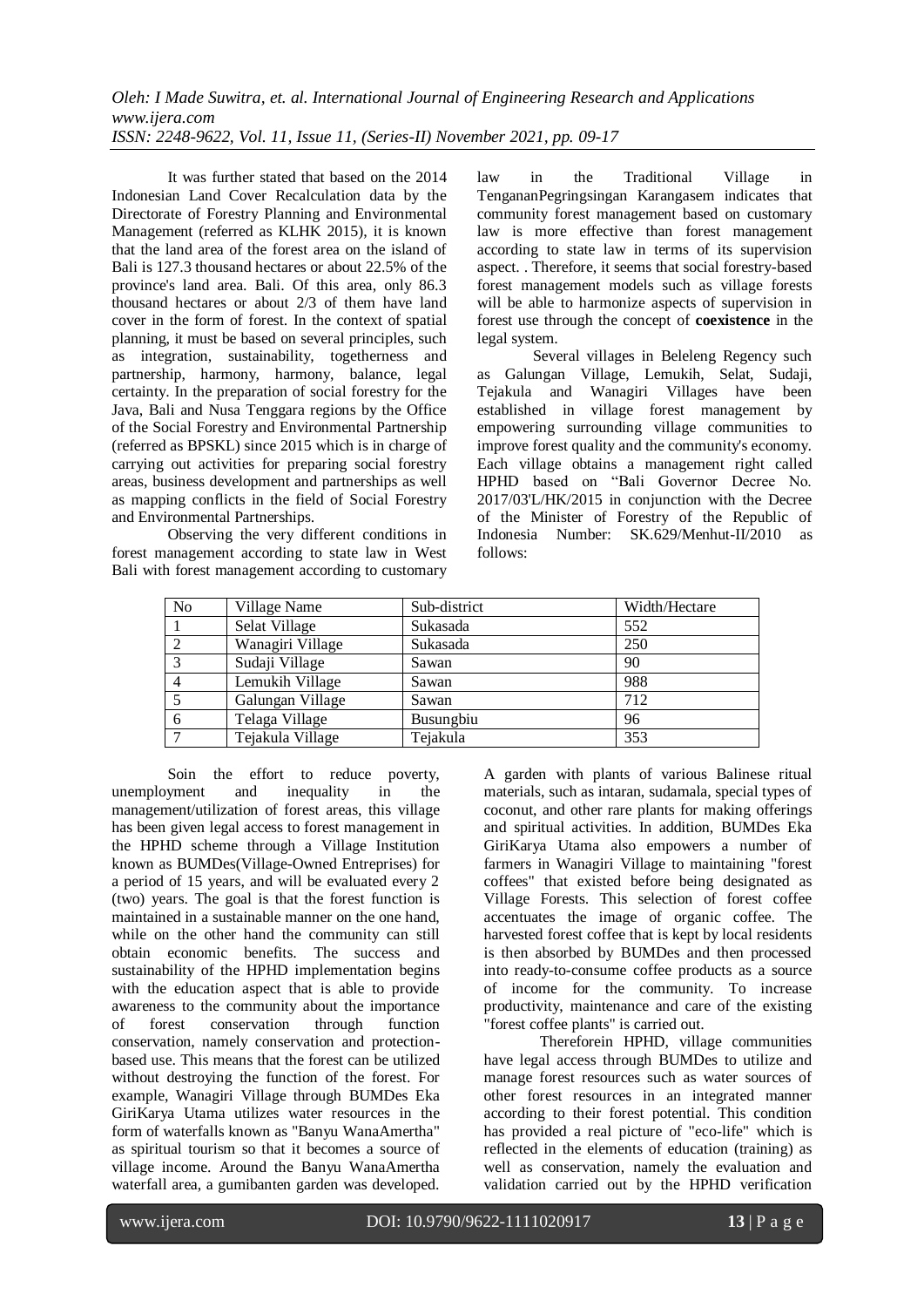team on the commitment of the village community in conserving forest functions as sustainable forests. In addition, there is a function of community economic empowerment which can actually be felt through spiritual tourism innovations, education tours of bantengumi plants, Forest Coffee Tourism which is packaged into premium quality Wanagiri Bali Coffee which can be used as an advantage as a competitive advantage.

Innovations in the use of water resources in each village that have obtained HPHD permits have their respective characteristics according to their geography and nature. Likewise, the integration is adjusted to the forest resources it has, such as the Straits Village with its natural roaming and herbal medicinal plants; Galungan Village with its terraced rice fields view, a test of guts in the forest, and the design of the tourist village; Sudaji village with a very famous local fruit nursery, palm trees, banyan, candlenut, kele-kele, monkeys; Lemukih Village integrates Fiji Waterfall with swings, and the most extensive forage and rice fields, jogging tracks, and stalls along the road to Fiji Waterfall: Telaga Village integrates waterfalls with views of rice fields and mountains, rice terraces, typical citrus plants, Kuntul Temple .

Several forest resource utilization activities such as water resources in the form of tukad water, waterfalls and water sources (celebutan water) through HPHD in apprentice villages HPHD reflects ecotourism which indicates that there are activities of justice (justice) and utility (utility), namely the balance of the relationship between humans and nature and the environment, humans with God as the Creator, and humans with humans in a communal community and personal relationship, which is relevant to the Tri Hitakarana philosophy. In addition, the aspect of legal certainty provides legal access for the community in the use of forest resources such as water resources through HPHD with Government Decrees (Ministry of Environment, Forestry and Governor). Determination and granting of Village Forest utilization in the form of HPHD is not obtained in an easy way, because it goes through several stages and evaluations, especially the sincerity and commitment of the village community in utilizing forests and maintaining forest functions. So the provision of HPHD to communities around the forest in a village forum (State/or Traditional) is one form of empowering village communities around the forest. It is relevant to Joko Widodo's (President of the Republic of Indonesia) sixth Nawacita, which aims to increase people's productivity and competitiveness at the international level, so that they can compete with other ASEAN countries. Realizing an economically independent community through strategic domestic economic sectors as the foundation of the Social Forestry program.

#### **4.2 Coexistence in the Legal System for the Utilization of Water Resources in Forest Areas through HPHD**

The coexistence in the legal system is meant by looking at the legal substance, namely with regard to the rules of state law and customary law rules, the legal structure in the form of government service villages and customary villages, and legal culture in the form of community legal culture as customary village manners and as village residents against the right to use existing water resources in the village forest area managed through HPHD. For this purpose, in real terms, the activities of BUMDes in 2 (two) villages as samples, namely Pandan HarumSelat Village and BUMDes Eka GiriKarya Utama, Wanagiri Village, Sukasada District.

Village forests in Selat Village have specific potential and variety of plants. With a variety of potentials, this village forest is designed to become a botanical garden and educational tourism, namely as a shared learning in forest management and sustainable use of local plants. Selat Village Forest with cold air temperatures can be developed as a trekking and outbound route. In the Straits Village Forest also has a waterfall and a very beautiful sea view. The protection of forest areas is carried out by maximizing the function of "*PecalangJagawana*" and the active participation of the community throughout the Village Forest area.

Conceptually, the community-based Village Forest management model with local legal wisdom through an empowerment process indicates that there is coexistence in the legal system, namely the substance, structure and empirical legal culture. The existence of state law regulations and customary law (Awig-Awig) as a form of legal substance, the existence of Forest Police and Forest Pecalang (Jaga Wana), and the existence of an empowerment process through education in forest security, indicate there is a strong will to the existence of the legal system, namely between Regulations Village (Perdes) and awig-awig as elements of legal substance, coexistence between "Pecalang Jaga Wana" and Village Civil Defense and between BUMDes and BUPDA the design of the Bali Provincial Regulation No. 4 of 2019 as a legal structure, and the participation of the beneficiary community, and the support of all stakeholders on the basis of their legal awareness in the preservation and protection of Village Forests as Sustainable Forests in the context of legal culture.

Considering the existing reality, it can be stated that coexistence in the legal system is only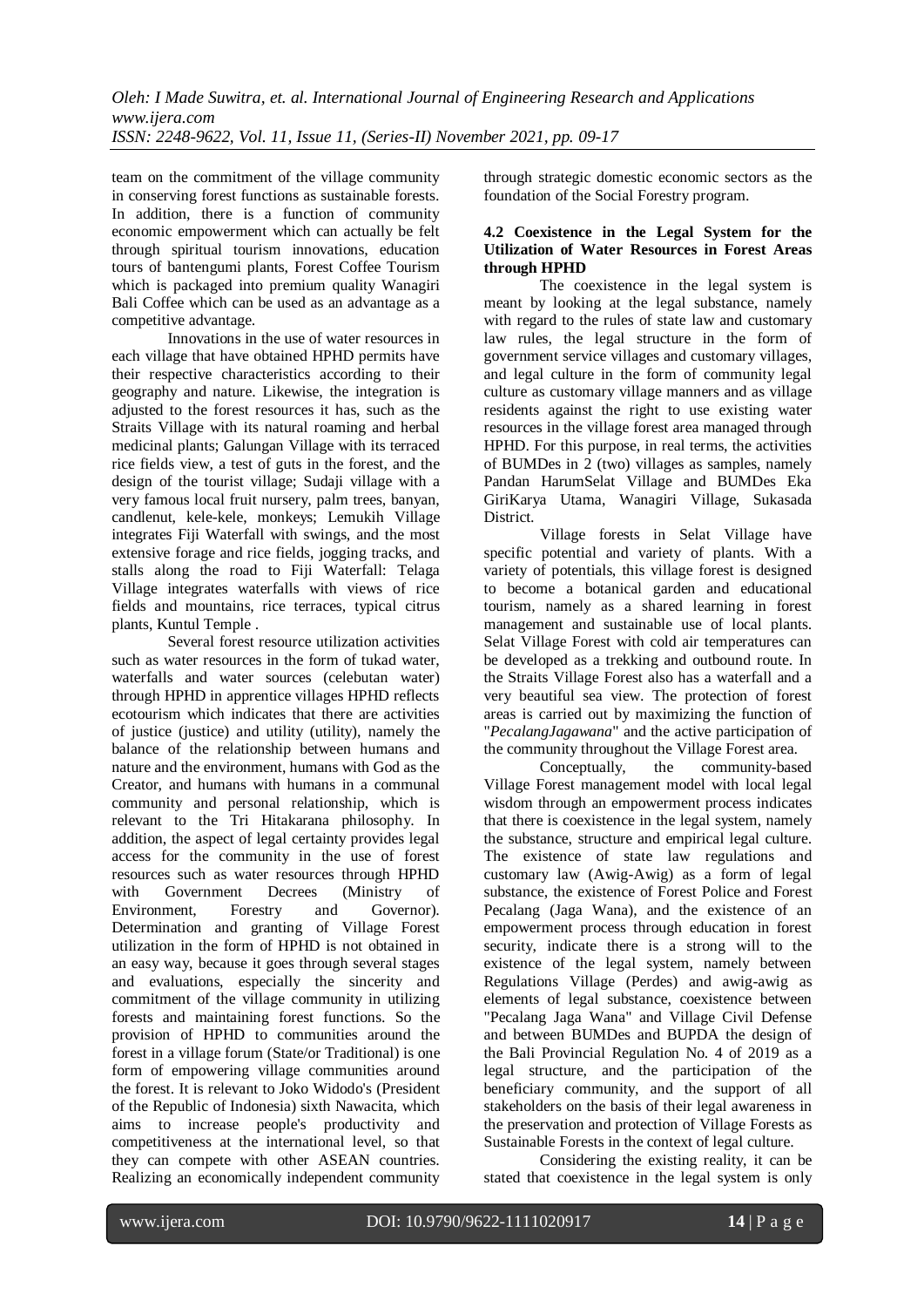limited to the use of existing "opportunities" in a casuistic manner and has not been consistently based on a comprehensive initial design. This means that the use of customary law is very minimal in the utilization of Village Forests through HPHD, because it is only oriented to state law. Likewise in the involvement of the legal structure by appointing BUMDes as a Village Institution within the scope of state law. So it prioritizes legal certainty according to state law. The involvement of "Pecalang Jaga Wana" is casuistic and innovative from the customary law communities who use the Village Forest. So the involvement is only carried out when necessary because there is an inability of state law to carry out its duties.

The same and clearer conditions can also be observed in the Village Forest utilization model in Wanagiri Village by BUMDes Eka GiriKaryaWanagiri. In community empowerment through the use of water resources integrated with other forest resources, namely empowering farmers to maintain "forest coffee" as an iconic organic coffee where the harvested forest coffee that is kept by local residents as farmers is absorbed by BUMDes which is processed into ready-to-consume coffee products. In 2020, from the social forest area used for forest coffee production, 15 tons were absorbed

The harvested forest coffee is then processed into ground coffee to be marketed starting in March 2020. In processing ground coffee products, BUMDes Eka GiriKaryaWanagiri also offers premium to medium-low quality products. The production of Wanagiri Bali Coffee is indeed targeting the upper middle market. So they only produce when there is an order. But in addition to producing ground coffee, he also conducts coffee processing business and at the same time receives coffee bean roasting services.

The Wanagiri Village Forest has also been inaugurated the Ecotourism Showcase as a new tourism destination for Bali on August 24, 2018 by the Governor of Bali MangkuPastika, which relates to the utilization of the potential resources of the Banyu Mala waterfall called the 'miracle waterfall'. Its management is expected to be able to maintain local wisdom and develop creativity in managing the ecotourism place.

The Banyumala waterfall, which is called the 'miracle waterfall', has become an ecotourism icon. The Wanagiri Village Forest in its management is reminded to maintain local wisdom and develop creativity as an ecotourism place.

Referring to data from the Ministry of Environment and Forestry, there are 22 Village Forests in Bali with an area of  $\pm$  6,770 hectares in 4 districts: Jembrana, Bangli, Karangasem, and Buleleng. Wanagiri Village Forest itself has an area of  $\pm$  250 hectares and is a protected forest. The Wanagiri Village Forest is managed by the BUMDes (Village Owned Enterprise) Eka GiriKarya Utama which divides its work area into 2 zones: protection and utilization zones. The protection zone is a forest area of  $+80$  hectares that is maintained, while the utilization zone is an area within the village forest covering an area of  $\pm$  170 hectares that can be used for fruit planting and environmental service businesses such as Banyumala Waterfall Ecotourism. It is located in the middle of the forest area of Wanagiri Village. This waterfall is believed by the community to be used for ruwatan or in Bali in Hinduism it is known as "melukat". Especially for the management of Banyumala Waterfall, it is managed by *Pokdarwis*(Tourism Awareness Group) which is one of the business units of Eka GiriKarya Utama BUMDes in the tourism sector. An entrance ticket of IDR 15,000 was agreed in the Village Regulation and is expected to contribute to improving the welfare of the Wanagiri Village community.<sup>12</sup>

Utilization of Village Forests through HPHD is dominantly the authority of state law, only in some activities it is co-existed with customary law or local wisdom as a characteristic of Bali that accepts Hinduism, such as the involvement of "*Pecalang Jaga Wana*" to give a feel of the authority of the local customary law structure to local community participation. In addition to the use of language or terms that have the nuances of "religious magic" such as the use of the term "*melukat*" and the naming of "*Banyumala*" as its own selling power and advantages that are different from other places.

## **V. CONCLUSION AND RECOMENDATION**

## **5.1 Conclusion**

Social Forestry Policy by granting Village Forest Management Rights (HPHD) permits to State Villages through BUMDes as village institutions have the responsibility to be able to conserve forest resources on the one hand, and on the other hand provide legal access to village communities around the forest (local) to utilize natural resources. forest as a form of empowerment in improving community welfare. Forest resources are very diverse in the form of water sources, rare plants for herbal medicine and religious ceremonies (gumibanten

 $12$ Andri Santosa, "DesaWanagiri: EkowisataHutanDesa", *MERDESA INSTITUTE*[,Https://merdesainstitute.id/desa](https://merdesainstitute.id/desa-wanagiri-ekowisata-hutan-desa)[wanagiri-ekowisata-hutan-desa,](https://merdesainstitute.id/desa-wanagiri-ekowisata-hutan-desa) 31 Agustus 2018.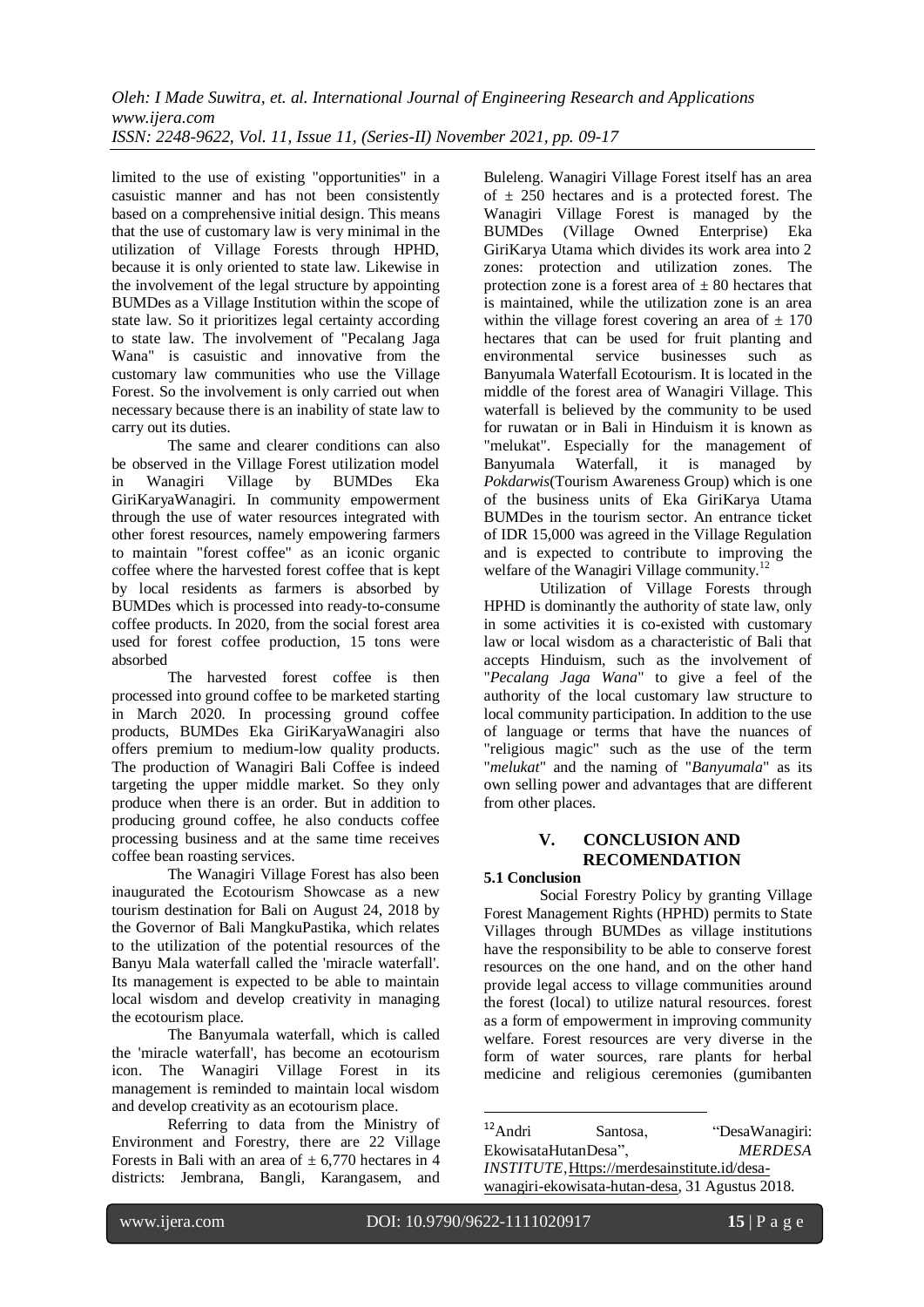trees), production plants such as forest coffee, sugar palm, candlenut, monkey. All of them are potentials that can be utilized by their functions with various innovations to be used as sources of income for both the community and the village. Several villages have succeeded in managing and utilizing forest resources through HPDH because of their hard struggle to explore and discover the potential of their forests, from planning management and utilization designs to designing user fees according to state law. In some ways it is coexisted with customary law in the concept of a legal system. So the use of forests through HPHD in some of its activities reflects sustainable development that is relevant to the three policy scopes (Tri Dimensional) in an integrated manner, namely economic development, social development and environmental protection.

#### **5.2 Recommendation**

There are several relevant recommendations, namely BUMDes that are granted forest management rights are expected to be able to maintain the integrity and mandate of the social forestry policies launched by the Government, adhere to the principles of the agreement in management with the principle of being able to protect forests from an ecotourism perspective in accordance with state law to achieve certainty, justice, and mutual and sustainable benefit. In addition, BUMDes are expected to periodically conduct various trainings with tourism-aware groups and other groups who are given the competence to use ecotourism within the framework. It also advertises to educate the public to form a legal culture that is oriented towards the concept of ecotourism. BUMDes management is also expected to be professional and maintain a commitment to a culture of quality in management, and finally ready to be evaluated periodically in maintaining the commitment to make improvements and improve the quality of work through innovation oriented to local potential to create sustainable forests.

#### **REFERENCES**

- [1]. AgusBudhiPrasetyo, tanpatahun, "Serbaserbihutandesa", *Makalah*. bp2sdmk. dephut.go.id/emagazine/attachments/article/1/ utan%20Desa.pdf, diakses 9 Maret 2018.
- [2]. [Andri Santosa,](mailto:andri.santosa@fkkm.org) "DesaWanagiri: EkowisataHutanDesa", *MERDESA INSTITUTE*[,Https://merdesainstitute.id/desa](https://merdesainstitute.id/desa-wanagiri-ekowisata-hutan-desa)[wanagiri-ekowisata-hutan-desa,](https://merdesainstitute.id/desa-wanagiri-ekowisata-hutan-desa) 31 Agustus 2018.
- [3]. Bali Post, 2016, "Perambahanhutan di Bulelengmengkhawatirkan, Dewan desakPemprovintensifkanpengawasan",

[https://issuu.com/epaper-kmb/docs/,](https://issuu.com/epaper-kmb/docs/) Rabu, 11 Mei 2016, hal. 7.

- [4]. DarjiDarmidiharjo dan Shidarta, 1996, Pokok-PokokFilsafat Hukum, CetakanKedua, EdisiRevisi, PT. Gramedia Pustaka Utama, Jakarta.
- [5]. Friedman, Lawrence M. 1975. *The Legal System: A Social Science Perspective,*Rusell Sage Foundation. New York, hal.1003.A2.Ilham Wandi, Tanpatahun, "PengelolaanHutan Lestari (Sustainable)", Hasil pertemuanke 12: PengelolaanHutan Lestari (Sustainable), [https://slideplayer.info/slide/2587060/.](https://slideplayer.info/slide/2587060/)
- [6]. PietsauAmafnini, 2012, "HutanDesa": ApaTujuannya dan BagaimanaPelaksanaannya…?, https://sancapapuana.wordpress.com.
- [7]. Rahmina H., Yanti Sofia, Edy Marbyanto, Ali Mustofa, 2011, *TATA CARA dan PROSEDUR Pengembangan Program PengelolaanHutanBerbasis Masyarakat*  dalamKerangkaUndang-Undang No. 41 Tahun 1999, [www.forclime.org,](http://www.forclime.org/) Deutsche Gesellschaft fürInternationaleZusammenarbeit (GIZ) GmbH Forests and Climate Change Programme (FORCLIME), Jakatar.
- [8]. SurojoWignjodipuro. 1979. *Pengantar dan Asas-Asas Hukum Adat,*Edisiketiga. Alumni, Bandung.
- [9]. Suwitra. I Made, I Made MingguWidyantara, I Nyoman Sujana, 2012, "DampakPendaftaranhak Atas Tanah Adat di Bali (StudiKasus di Desa Adat Culik Karangasem)", *LaporanPenelitian*, Hibah Pendidikan Tinggi, Kementerian Pendidikan Nasional RI.
- [10]. Suwitra. I Made, 2010, "DampakKonversiDalam UUPA TerhadapSatus Tanah Adat di Bali", *Jurnal Hukum IusQuiaIustum*, ISSSN: 0854-8498 Terakreditasi SK DirjenDikti No.65A/DIKTI/KEP/2008, Vol. 17 (1).
- [11]. Utrecht. E, 1959, *Pengantar dalam Hukum Indonesia*, PT. Penerbitan dan Balai Buku Ichtiar, Jakarta.

#### **Regulations**

- [12]. Undang-Undang Dasar Negara Republik Indonesia Tahun 1945
- [13]. Undang-UndangRepublik Indonesia Nomr 41 Tahun 1999 tentangKehutanan.LembaranNegara RepublikIndoneeisaTahun 1999 Nomor 167.
- [14]. Undang-UndangRepublik Indonesia Nomr 11 Tahun 2020 tentangCiptaKerja, Lembaran